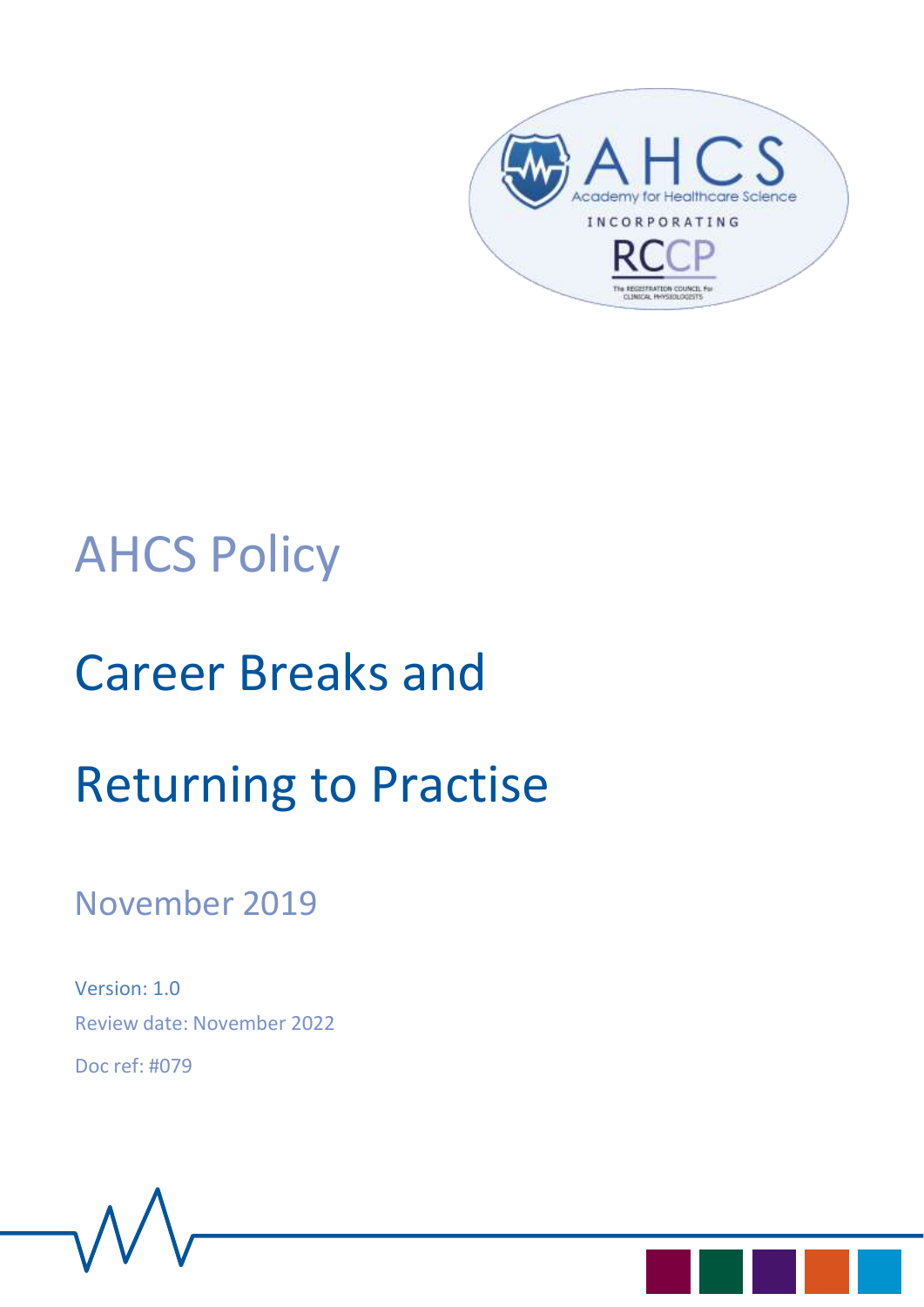# **Contents**

| 1: Where a person returns to practise following a career break period of less than 12 months 3       |  |
|------------------------------------------------------------------------------------------------------|--|
| 2: Where a person returns to practise following a career break period of between one and five years3 |  |
| 3: Where a person returns to practise following a career break period of more than five years 4      |  |
|                                                                                                      |  |
|                                                                                                      |  |
|                                                                                                      |  |
|                                                                                                      |  |
|                                                                                                      |  |
|                                                                                                      |  |
|                                                                                                      |  |
|                                                                                                      |  |
|                                                                                                      |  |
|                                                                                                      |  |
|                                                                                                      |  |
|                                                                                                      |  |
|                                                                                                      |  |
|                                                                                                      |  |
|                                                                                                      |  |
|                                                                                                      |  |
|                                                                                                      |  |
|                                                                                                      |  |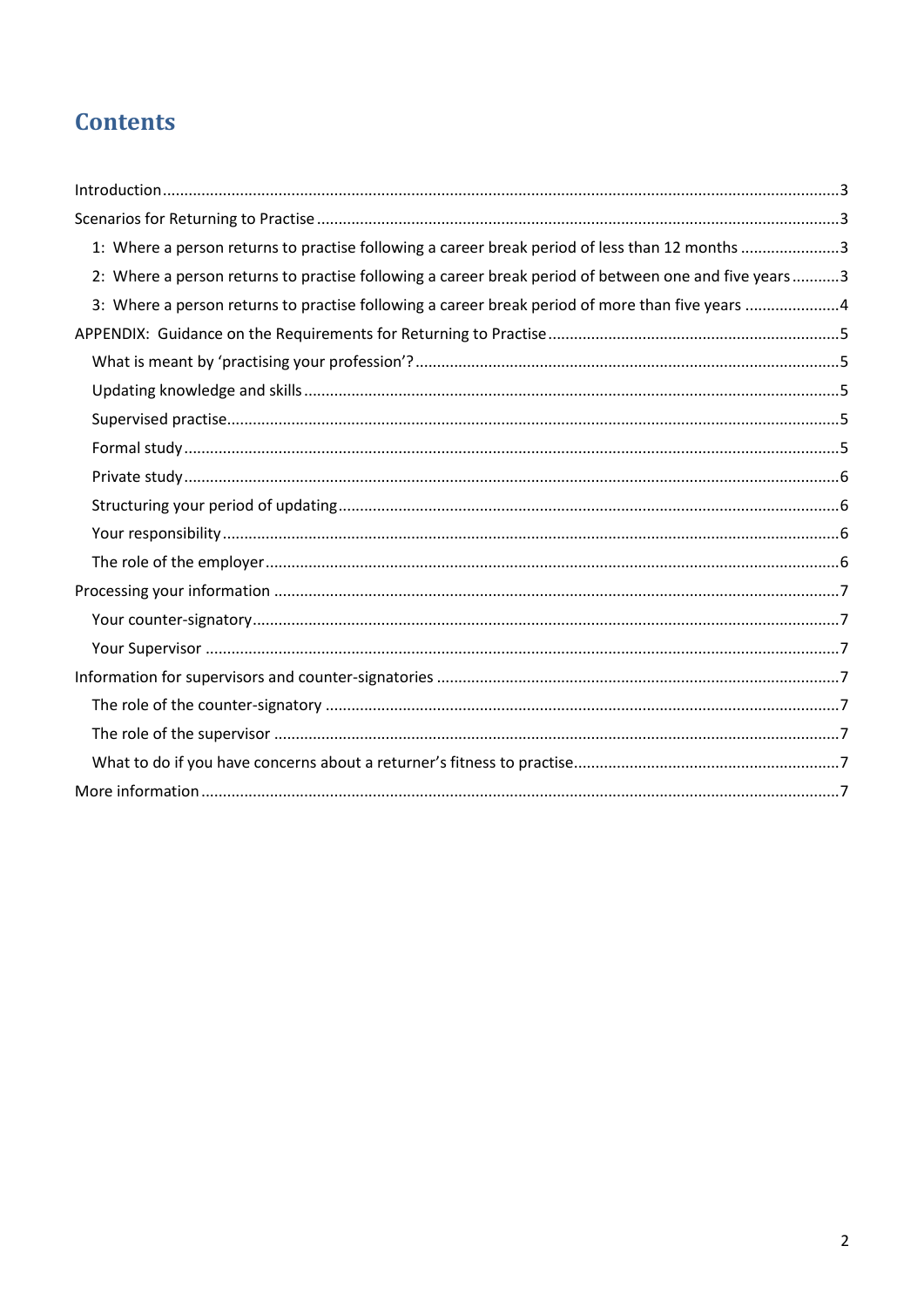### <span id="page-2-0"></span>**Introduction**

The Academy for Healthcare Science (AHCS) aims to protect patients and the public by making sure a registrant can practise safely and effectively in line with its standards.

Registration with the AHCS is undertaken for a period of 12 calendar months. When a person's registration lapses or is not renewed, or they wish to take a break from their practise and registration, their online AHCS account is made inactive and their details are removed from the public register. However, in the interests of patient safety and the public, a registrant's data will be held for a period of seven years.

The policy is to be applied when a person has taken a break in their career as a Healthcare Science practitioner, returns to practise and wishes to be readmitted to the AHCS Accredited Register.

There may be many reasons a person takes a career break from their professional practise. This policy document specifies three scenarios and sets out the requirements for each before registration can be resumed.

The policy and its accompanying guidance are set in the context that registration with the AHCS is voluntary and not a statutory requirement. As such, these policy requirements are not intended to support professional revalidation; it is the individual's responsibility to ensure they are able to meet the relevant standards of proficiency specified by their employer or professional body.

This policy will only apply to individuals who have previously been registered with the AHCS.

A set of guidance notes is provided as an Appendix to complement and clarify the requirements.

### <span id="page-2-1"></span>**Scenarios for Returning to Practise**

#### <span id="page-2-2"></span>**1: Where a person returns to practise following a career break period of less than 12 months**

The person may apply for readmittance to the register by requesting reactivation of their online account and completing a renewal application.

The applicant should ensure that:

- all registration account data fields are completed, including their current employer details;
- all required documents are current and uploaded, although the certified identity documents are not required as a previous registrant;
- the required Declarations are completed;
- the registration fee payment is made with the application submission.

#### <span id="page-2-3"></span>**2: Where a person returns to practise following a career break period of between one and five years**

The person may apply for readmittance to the register by requesting reactivation of their online account and completing a renewal application, declaring that they have not practiced their profession and providing evidence that they have completed a minimum of 30 working days\* updating within the six months before an application for readmission to the register.

The applicant should ensure that:

- all registration account data fields are completed, including their current employer details;
- all required documents are current and uploaded, although the certified identity documents are not required as a previous registrant;
- the required Declarations are completed;
- the registration fee payment is made with the application submission;
- the details of their role, responsibilities and a summary of the updating activities undertaken is provided, countersigned by their Head of Department/Manager, and their Supervisor as appropriate.

\* One working day is equivalent to 7 or more hours.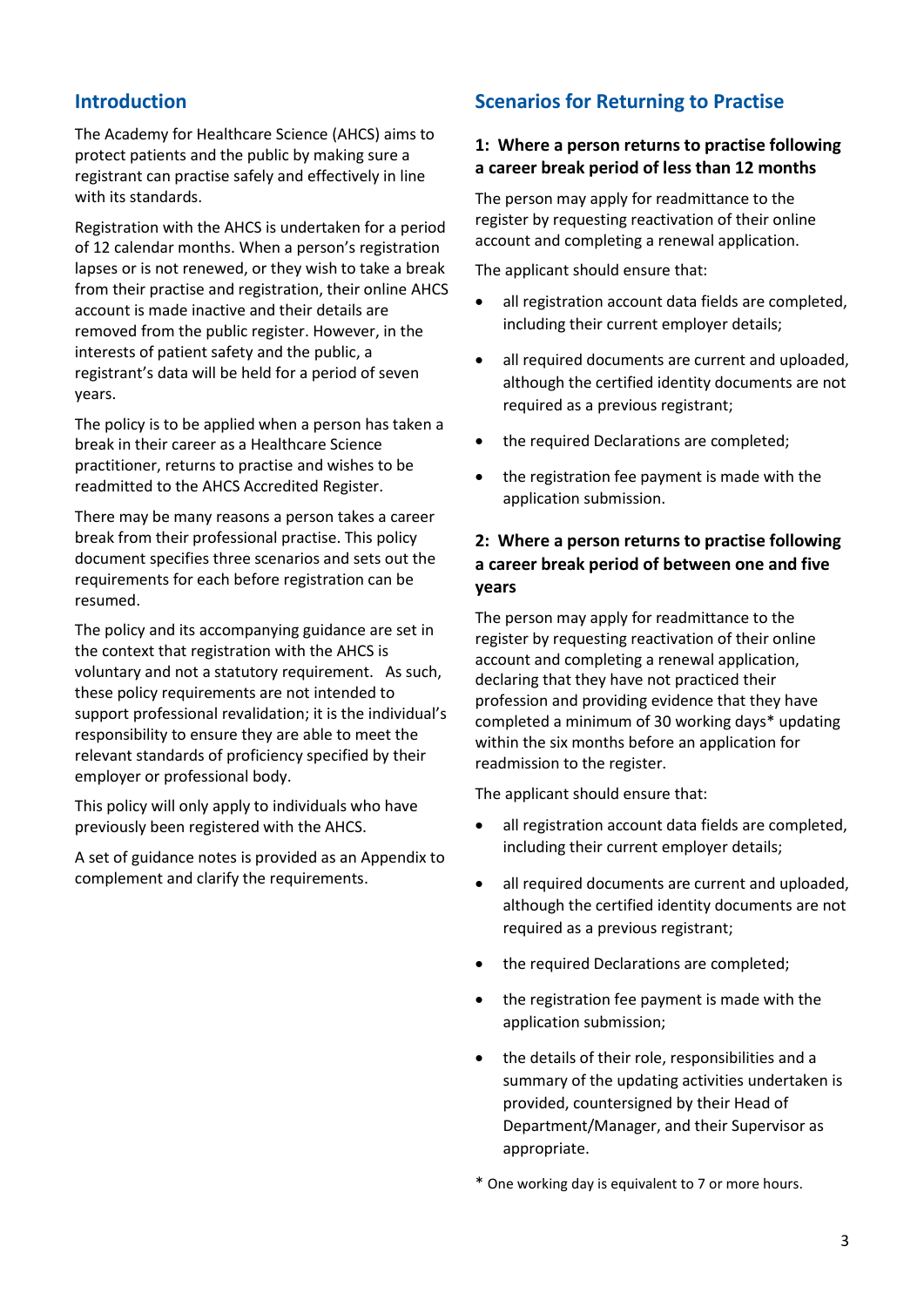#### <span id="page-3-0"></span>**3: Where a person returns to practise following a career break period of more than five years**

The person may apply for readmittance to the register by requesting reactivation of their online account and completing a renewal application, declaring that they have not practiced their profession and providing evidence that they have completed a minimum of 60 working days\* updating within the twelve months before an application for readmission to the register.

The applicant should ensure that:

- all registration account data fields are completed, including their current employer details;
- all required documents are current and uploaded, although the certified identity documents are not required as a previous registrant;
- the required Declarations are completed;
- the registration fee payment is made with the application submission;
- the details of their role, responsibilities and a summary of the updating activities undertaken are is provided, countersigned by their Head of Department/Manager, and their Supervisor as appropriate.
- \* One working day is equivalent to 7 or more hours.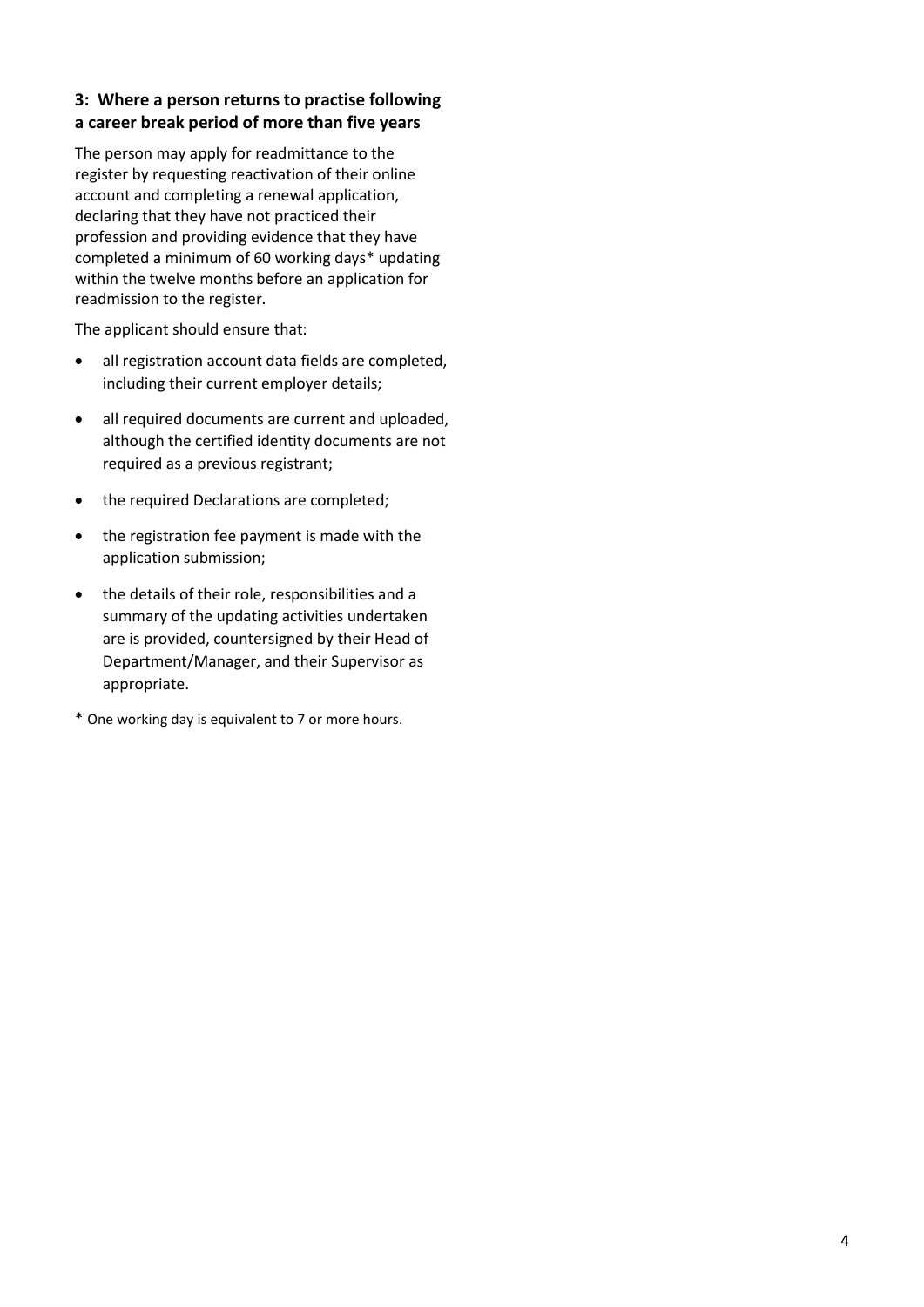## <span id="page-4-0"></span>**APPENDIX: Guidance on the Requirements for Returning to Practise**

#### <span id="page-4-1"></span>**What is meant by 'practising your profession'?**

'Practising your profession' is defined as drawing on your professional skills and knowledge during your work.

For most registrants, the question of whether they are practising is straightforward. If they are employed, they will be practising and their employer may, increasingly, require them to be registered with the Academy for Healthcare Science.

For other registrants it may be less clear whether their work qualifies as 'practising their profession'.

This may include:

- people who work on a voluntary basis;
- people who do occasional work, or
- those who have moved into a role that is related to their profession, but not directly part of it.

This is not a full list and we do not want to exclude people from the Register who are using their professional skills in some capacity and who want to be registered. We believe that the individual will be the person best placed to decide whether they are practising their profession.

#### <span id="page-4-2"></span>**Updating knowledge and skills**

A period of updating knowledge and skills can be made up of any combination of:

- supervised practise;
- formal study; or
- private study.

It is not necessary to carry out updating of all three types. The only requirement is that private study should not make up any more than half the period.

For example, 30 working days of updating could be undertaken by completing:

- 30 days of supervised practise;
- 10 days of supervised practise, 10 days of private study, and 10 days of formal study; or
- 15 days of private study, and 15 days of formal study.

where one working day is equivalent to 7 or more hours.

These are just examples to show how the requirements are flexible to meet individual needs.

#### <span id="page-4-3"></span>**Supervised practise**

'Supervised practise' means practising under the supervision of a registered healthcare science professional who is included currently on either on a statutory (e.g. the HCPC register) or an accredited register (e.g. the AHCS register).

A supervisor must:

- have been registered continuously for at least the previous three years; and
- not be subject to any fitness to practise proceedings or sanctions (e.g. a caution or conditions of practise).

Detailed requirements are not set for the level of supervision needed, or the tasks that an individual needs to carry out. This is best decided with the supervisor, based on learning needs.

However, a supervisor should only supervise activities which are within their own scope of practise, so they can provide relevant input and guidance, and to make sure that both the individual and they are practising safely and effectively. A period of supervised practise could be carried out, for example, in education, management or research, or wherever the supervisor practices their profession.

#### <span id="page-4-4"></span>**Formal study**

'Formal study' is a period of structured study which is provided by a person or organisation. This can include distance learning or e-learning, or any other type of course or programme relevant to practise.

Types of formal study that could be undertaken include:

- 'return to practise' programmes run by educational institutions or other bodies;
- relevant continuing professional development (CPD) courses;
- relevant modules or elements currently included in programmes run by educational institutions; or
- programmes offered by professional bodies.

The AHCS does not approve return to practise courses, because their availability will vary among professions and we believe that the individual is best placed to decide which courses are most appropriate, and which types of formal study will best update their skills and knowledge to re-enter practise safely.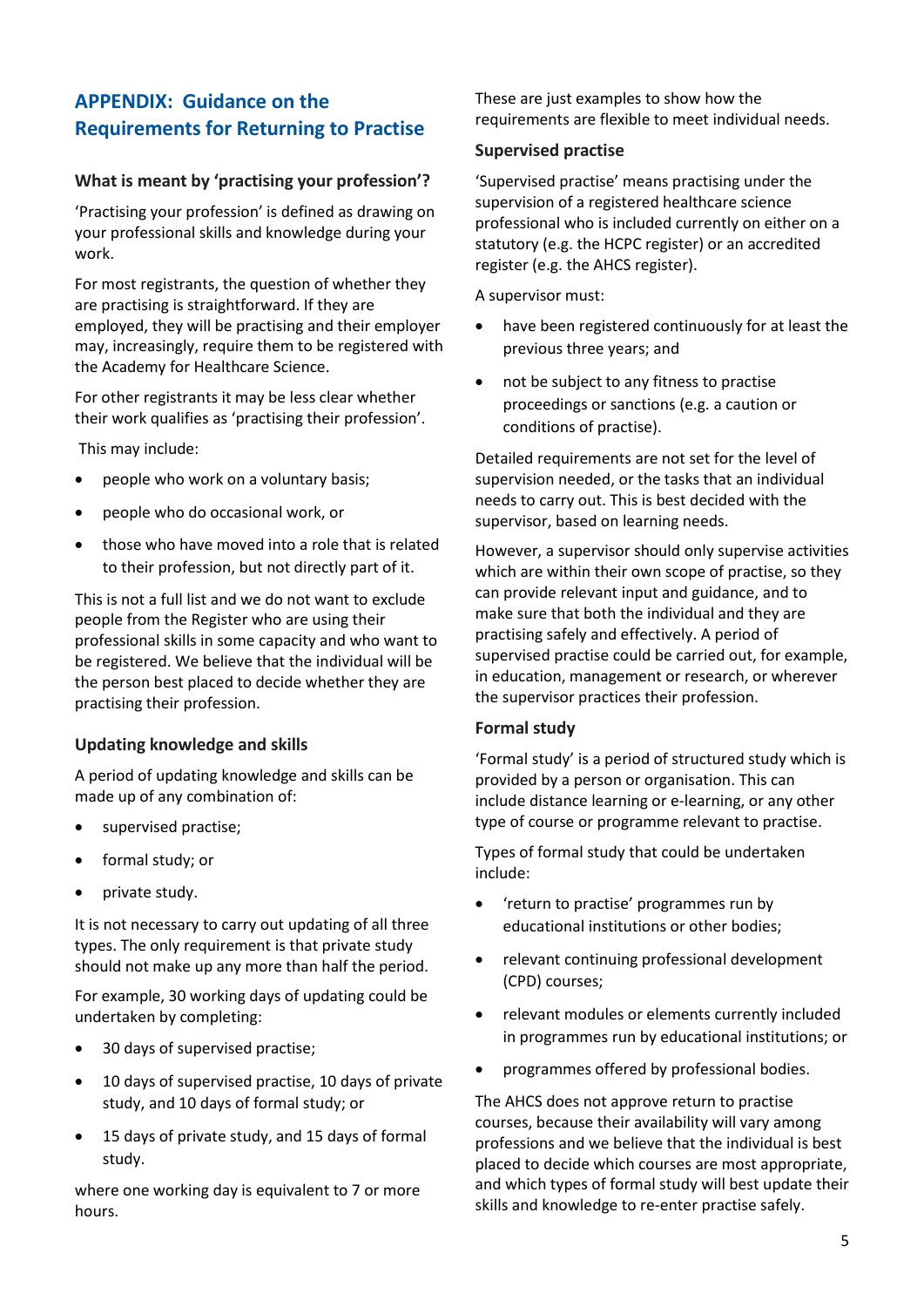#### <span id="page-5-0"></span>**Private study**

'Private study' is a period of study which is selfstructured. If private study is part of updating, useful resources include:

- websites;
- library books; and
- journals.

An individual may want to spend time observing or shadowing another professional. This should be treated as private study rather than supervised practise where no formal arrangement for supervision in place.

The aim of private study may be to refresh skills and knowledge, or to raise awareness of current developments in health or social care relevant to the profession. Time spent reflecting on and recording learning can also count towards private study.

Private study is a particularly useful option if returning to a field which is extremely specialised, where there may be limited opportunities for formal study or supervised practise. It may also prove useful if living in an area where it is difficult to gain a period of supervised practise, or if the updating period needs to be fitted around other demands, such as another job, or caring responsibilities. However, private study should make up no more than half of the total period (i.e. 15 of 30 days of updating, or 30 of 60 days of updating).

#### <span id="page-5-1"></span>**Structuring your period of updating**

The updating needed will be individual to you. The activities carried out to update knowledge and skills will depend on:

- the area to be worked in when practising again;
- prior experience;
- any relevant skills gained whilst out of practise; and
- any relevant developments in the profession during the time when out of practise.

The standards of proficiency for the profession should be used as a basis for the areas to concentrate on. Asking for a certain number of 'updating days' provides an outline which allows the period of updating to be structured in the way which best reflects the individual's needs, and the period of updating does not have to be completed in one go; a break could be undertaken before then coming back to complete the rest.

#### <span id="page-5-2"></span>**Your responsibility**

A returner to practise is responsible for their own period of updating and for making sure they meet our standards before returning to practise.

When applying for re-registration the AHCS will ask for information so that we can check that an updating period took place. When applying for re-registration, the AHCS will ask for information so that we can confirm that monitored updating took place with oversight by an accountable registrant.

All professionals, once registered with the AHCS, must make sure that they meet and maintain our standards, including our standards of conduct, performance and ethics, and practising within the scope of practise. Most professionals will take this responsibility seriously and will carry out their updating in good faith. However, if after reregistration, it is found that an individual is not practising in a way that meets our standards, we will investigate using our fitness to practise process and rules. Similarly, if we find that the information supplied is not accurate, we will investigate which may result in removal from the register.

#### <span id="page-5-3"></span>**The role of the employer**

AHCS requirements do not replace the responsibilities of an employer in appointing, inducting, and supporting members of staff. Any employer will need to set their own requirements in terms of knowledge, skills, qualifications and experience for any post, and will assess applicants for a post to make sure they make a suitable appointment.

We expect that an induction process would follow, and the employer would want to put in place a process of support while an individual becomes familiar with practise again. This could include mentoring or using review and other support mechanisms.

Equally, an employer may have a specific requirement for a certain profession or role, that an individual should update in a certain area, in a certain way, or to do with a certain issue, before working for them.

An updating period may be carried out as part of an induction with a potential employer. Equally, an updating period may be undertaken before reregistration and looking for a job. Our requirements mean that updating and looking for work can be chosen in whatever order is most convenient for the individual, most acceptable to an employer, or usual for the profession.